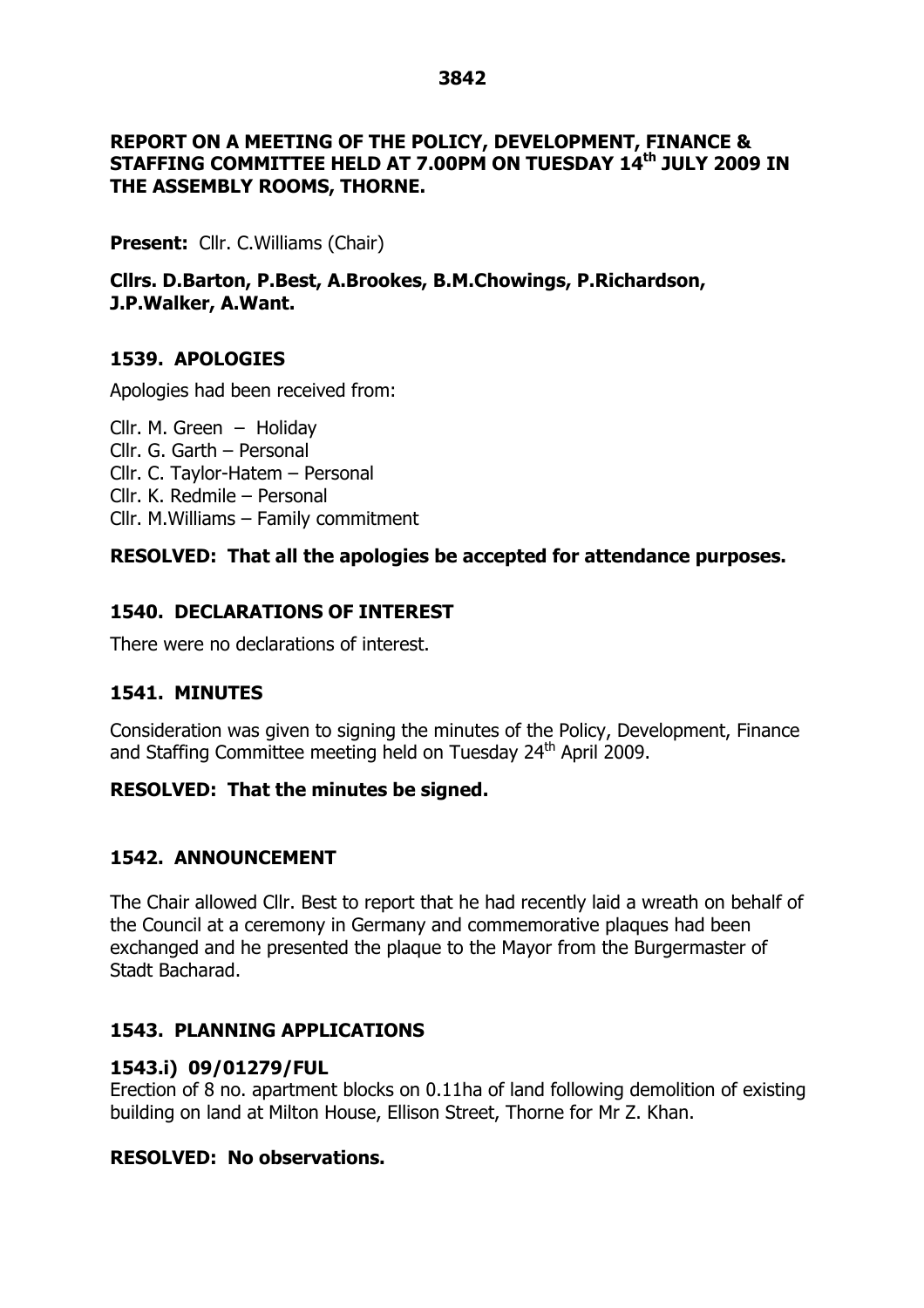# **1543.ii) 09/01317/FUL**

Erection of 4 no. 3 bedroom an 3 no. 4 bedroom detached dwellings on approx. 0.09ha of land at Moorville Garage, Marshland Road, Moorends for Mr I. Dicks.

# **RESOLVED: No objections subject to their being no encroachment onto green belt land.**

# **1544. XMAS ILLUMINATIONS**

Consideration was given to the notes of the meeting held with the contractor on 29<sup>th</sup> June 2009.

**RESOLVED: That the report be approved and that the 2 extra lights would be at Moorends, to be at the end of Micklethwaite Road. All Councillors to be invited to the next meeting with the contractor.**

# **1545. FINANCIAL REPORT**

Consideration was given to the financial report for month 2 of the current financial year.

**RESOLVED: It was noted that this year's Budget allocated staffing costs to individual amenity buildings and that though the individual budgets would need some adjustment next year the overall staffing costs were on budget. It was noted that the income and expenditure were essentially on budget.**

# **1546. MOORENDS WELFARE GROUND PROJECT**

Consideration was given to outline plans to erect the pit wheel from Thorne Colliery at ton the car park including surfacing the car park.

# **RESOLVED: That the project be supported in principle (subject to finance) and that costed proposals be brought to a future meeting.**

# **1547. STANDING ORDER 58**

Consideration was given to Standing Order 58 in view of the confidential nature of the business about to be transacted.

# **RESOLVED: That Standing Order 58 be invoked to allow Councillors to consider confidential matters.**

# **1548. STAFFING AND FINANCE WORKING GROUP**

Consideration was given to the notes of the above group which met on  $6<sup>th</sup>$  July 2009.

# **RESOLVED: That the report be accepted.**